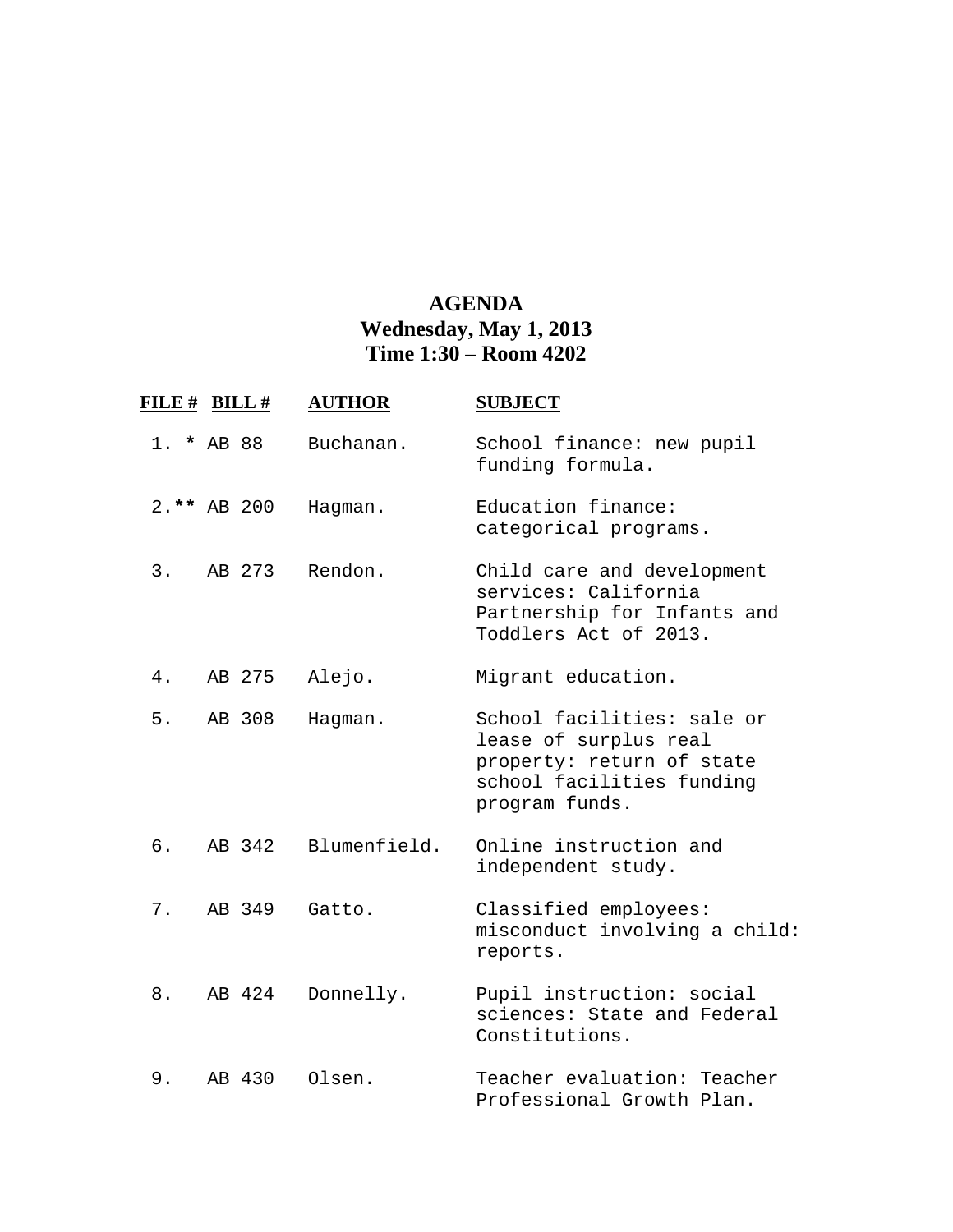| FILE $#$ BILL $#$ |         | <b>AUTHOR</b>          | <b>SUBJECT</b>                                                                                                                           |
|-------------------|---------|------------------------|------------------------------------------------------------------------------------------------------------------------------------------|
| 10.** AB 470      |         | Mullin.                | Schools: school safety and<br>teacher training.                                                                                          |
| 11.               | AB 484  | Bonilla.               | Pupil assessments: California<br>Measurement of Academic<br>Performance and Progress for<br>the 21st Century (CALMAPP21).<br>(Urgency)   |
| 12.               | AB 514  | Bonta.                 | The Safe Schools for Safe<br>Learning Act of 2013.                                                                                       |
| 13.               | AB 549  | Jones-Sawyer.          | Comprehensive school safety<br>plans: adult role on campus<br>guidelines.                                                                |
| 14.** AB 558      |         | Cooley.                | Class size reduction.                                                                                                                    |
| 15.               | AB 699  | Donnelly.              | School safety: Safe School<br>Guarantee.                                                                                                 |
| 16.               | AB 700  | Gomez.                 | Pupil instruction: social<br>sciences: voter education.                                                                                  |
| 17.               | AB 899  | Weber.                 | English language development<br>standards: English learners:<br>mathematics: science.                                                    |
| 18.               | AB 948  | Olsen.                 | Charter schools: school<br>facilities: Charter School<br>Facility Grant Program.                                                         |
|                   |         | 19. AB 951 Medina.     | Educational rights of<br>homeless children: local<br>educational agency liaison:<br>school district administrator<br>and staff training. |
|                   |         | 20. AB 1066 Holden.    | School finance: average daily<br>enrollment.                                                                                             |
|                   |         | 21.** AB 1152 Ammiano. | School finance: categorical<br>programs.                                                                                                 |
| 22.               | AB 1178 | Bocanegra.             | Pupil instruction: California<br>Promise Neighborhood<br>Initiative.                                                                     |